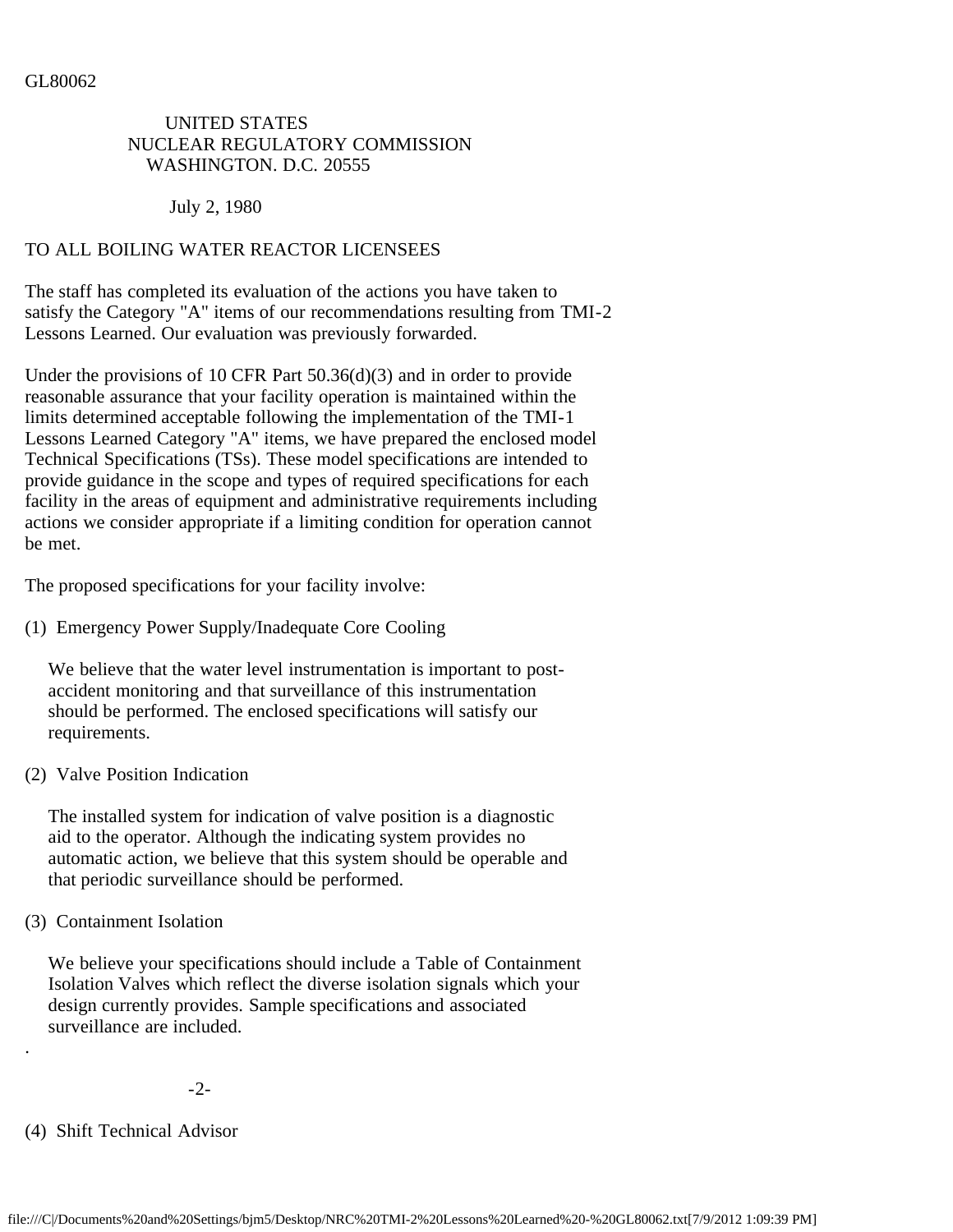The specification related to minimum shift manning should be revised to reflect the augmentation of a Shift Technical Advisor.

Enclosure (1) uses the Standard TS format with blanks or Parentheses appearing where the information is plant specific. It includes appropriate pages as background information for facilities that do not have Standard TS.

In addition to the specifications discussed above, we believe that your license should be amended by adding license conditions related to a System Integrity Measurements Program and Improved Iodine Measurements capability. Proposed wording of these conditions is enclosed as Enclosure 2.

We request that you submit a license amendment application to incorporate the applicable specifications of the enclosed guidance into your Appendix "A" TSs within 60 days following receipt of this letter. The staff has determined that such an amendment is in the public interest and exempt from fee per 10 CFR 170.71, provided the application is consistent with the enclosed guidance.

If you have any questions on this matter please contact your Project Manager.

Sincerely,

 Darrell G. Eisenhut, Director Division of Licensing Office of Nuclear Reactor Regulation

Enclosures:

- 1. Model TSs
- 2. Proposed Wording of **Conditions**

cc w/enclosures: service lists

.

Enclosure 2

## MODEL LICENSE CONDITIONS FOR NUREG-0578 TMI-2 LESSONS LEARNED

# CATEGORY "A" ITEMS

Systems Integrity

The licensee shall implement a program to reduce leakage from systems outside containment that would or could contain highly radioactive fluids during a serious transient or accident to as low as practical levels. This program shall include the following:

 1. Provisions establishing preventive maintenance and periodic visual inspection requirements, and